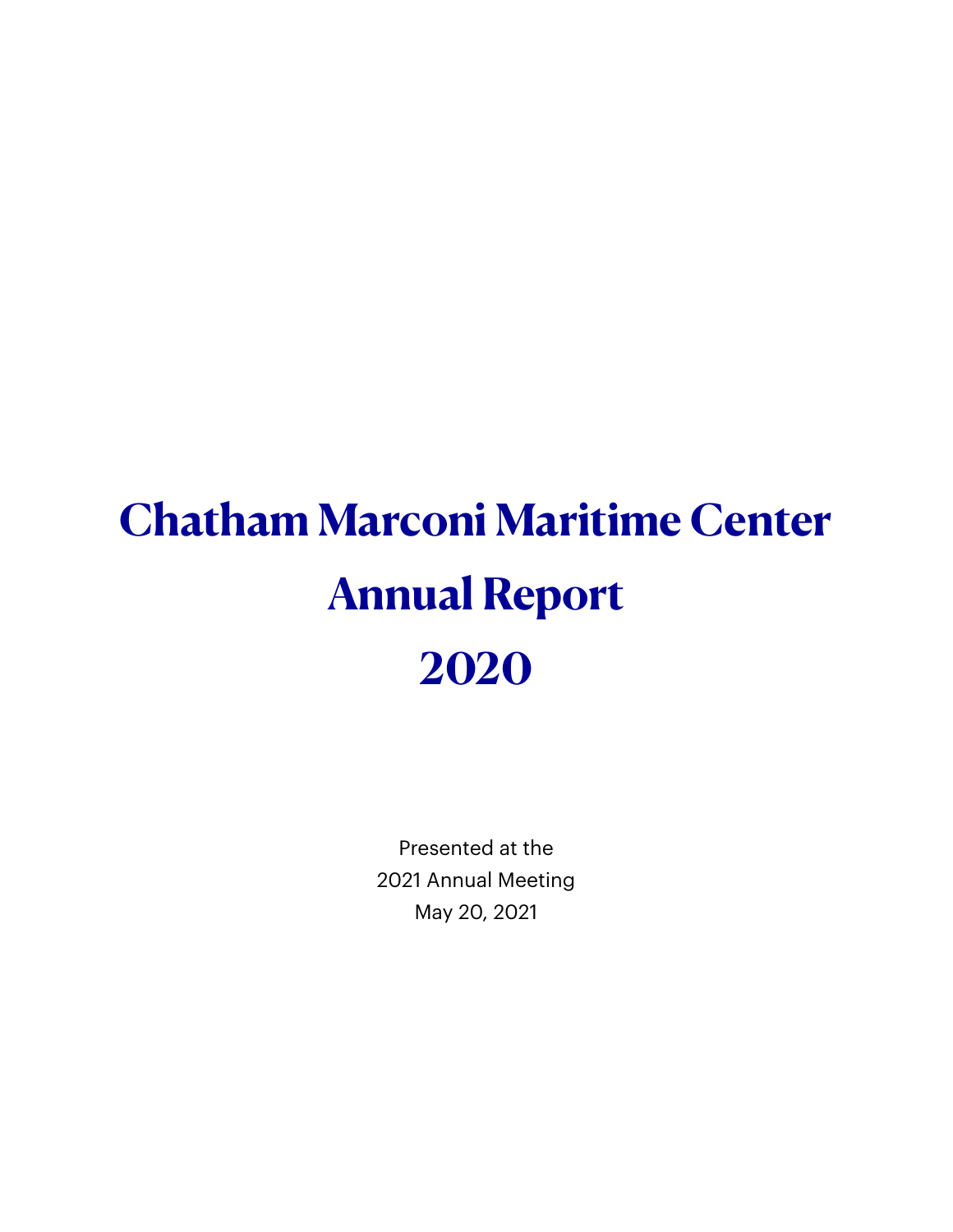As we reflect on a uniquely challenging year, we can be proud of the commitment and teamwork<br>that enabled Chatham Marconi Maritime Center to persevere and innovate in the face of significant obstacles related to the COVID-19 pandemic. On March 11, 2020, the Board of Directors met with a standard agenda, a new Executive Director, and little understanding of the difficulties ahead. The following day everything changed. As weeks became months, we adjusted and adapted to continue the work of the Center within evolving constraints. Some necessary innovations introduced new possibilities, some helped manage short-term needs, and some fell short. Protecting the health of our community and visitors, safeguarding our long-term stability, and operating effectively within restrictions were the goals that focused our efforts.

- With a history of innovation in communication science, we quickly adopted virtual meeting technology. Zoom became our primary means of communication as we prepared for a new and different season.
- The 2020 season was reinvented to establish management systems and safety protocols consistent with best practices and state and local public health requirements.
- The Museum Committee's ambitious programming plans were upended, but the team worked creatively within museum constraints and introduced virtual presentations.
- Family STEM mornings on the front lawn provided a socially-distanced alternative to traditional summer classes. When local schools closed, the *TechSmart* team focused on expanding curriculum and instructional resources.
- The Development Committee faced myriad fundraising challenges. Unfortunately, the cancellation of the Annual Gala left the Center without a major 2020 fundraiser.
- The first Annual Business Meeting via Zoom inspired other virtual events. Our popular Speaker Series drew new audiences with an impressive schedule of topics and speakers.
- With income uncertain, protecting financial stability was critical. We monitored budget projections and secured federal funds. Despite these efforts, by November the financial impact of the pandemic necessitated the elimination of the new Executive Director position. We are grateful to Kristen Clothier for her contributions to Chatham Marconi during her time in the role.
- Everything we accomplish reflects gifts of time, talent, and financial support from people who in many cases are both donors and volunteers. Although in 2020 our thanks were most often delivered virtually, our gratitude was most definitely real.

Throughout this difficult year, the commitment and contributions of members, donors, volunteers, and staff have made all the difference for Chatham Marconi. Thank you for your outstanding support in whatever form it was given. We look forward to 2021 with hope for a return to normal operations and determination to restore and expand opportunities for members, visitors, and students to celebrate history and explore innovative science and technology at Chatham Marconi Maritime Center.

#### Sincerely,

Carolyn M. Cragin, President

"Commitment is what transforms a promise into a reality." Abraham Lincoln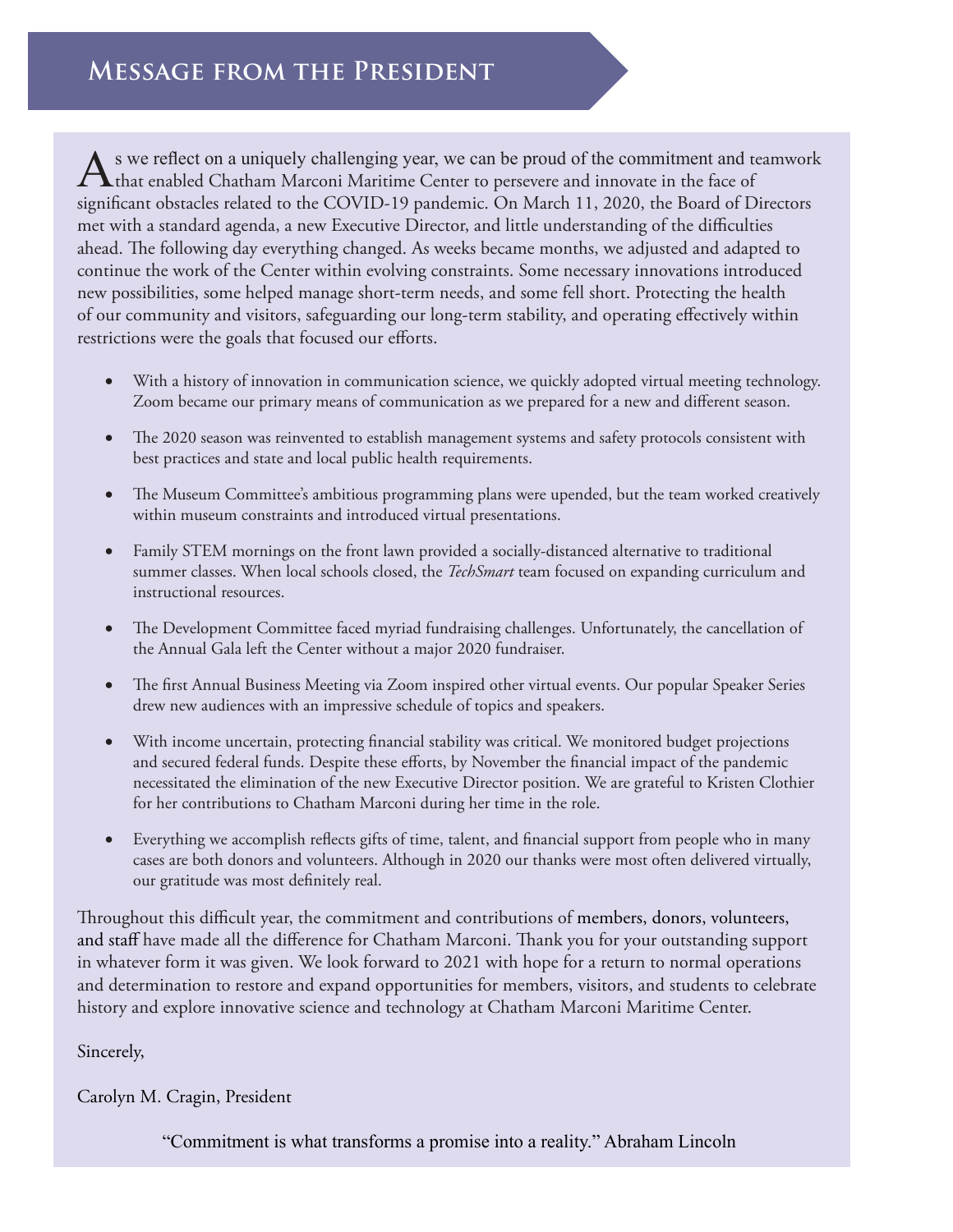## **Operations Report**

The year got off to an above-average start with several school group visits to the museum in January and preparations to hire our first paid professional Executive Director in February. Initially, substantial effort went into on-boarding our new E.D., Kristen Clothier. Unfortunately, COVID-19 prevention rules shut down our operations on March 13 and ironically she was the only person allowed on campus for about two months. With members and visitors unable to access the campus, greater emphasis was placed on social media: the *MarconiGram* e-Newsletter, *Facebook, Instagram* and *ChathamMarconi.org*. *Zoom* was used extensively for meetings and programs. Recognizing greater dependence on technology, portions of the computer network were upgraded and a baseline computer & peripherals inventory was conducted.

#### **Museum Operations**

The Museum Committee of the Board, also functioning as the operating Exhibit Committee, planned two special programs for 2020. The first was a celebration of the centennial of initial station operations called "Chatham On The Air - 100 Years Ago", and the second was to highlight the critical role radio played in distress and rescue, called "Radio to the Rescue." A series of exhibits, talks and events were built around the "Radio to the Rescue" theme.

Unfortunately, COVID prevention guidelines shut down operations on March 13, but not before two new exhibits were designed and installed: a centennial panel for "Chatham On the Air" and "EPIRB: A Lifeline to Survival" for "Radio to the Rescue". Other related projects were postponed until 2021. Under state guidelines we resumed operations on July 8 with capacity limits and reserved ticketing. Extra cleaning supply costs and professional cleaning expenses were incurred to meet both state guidelines and staff, volunteer and visitor expectations. July and August saw about 30% of our 2019 attendance, September and October rebounded to 75-80%, but November slumped to 22%. We extended operating hours for the fall but that was not productive. In retrospect, 2019's visitor attendance had looked weak in comparison to prior years, perhaps reflecting generally below-average Cape Cod tourism, but it was fully 3 times as robust as what we experienced in 2020.

On brighter notes, Ron Farris established an online store for the Museum Shop which gave it year-round availability via our website. With the support of the Museum Committee, he also facilitated moving volunteer training materials online so that they could be accessed from home. Kudos to our small crew of dedicated (mostly senior) volunteer hosts who staffed the museum! Melissa Kraycir and Donna Whiting maintained a full roster of volunteer museum hosts throughout the season. They and E.D. Kristen Clothier were able to recruit several new volunteers despite the effects of the COVID precautions. They also arranged for a Volunteer gift and a virtual Volunteer "Thank-You" in place of our annual cookout.

Our volunteer hosts and staff diligently maintained a prescribed cleaning regimen. Visitors adhered to protocols to register for contact tracing, wear masks, maintain distance and use gloves or hand sanitizer. There were no significant incidents and no reports of infection, a pleasant surprise. *TripAdvisor* continued to rate our museum at or near the top of "Things to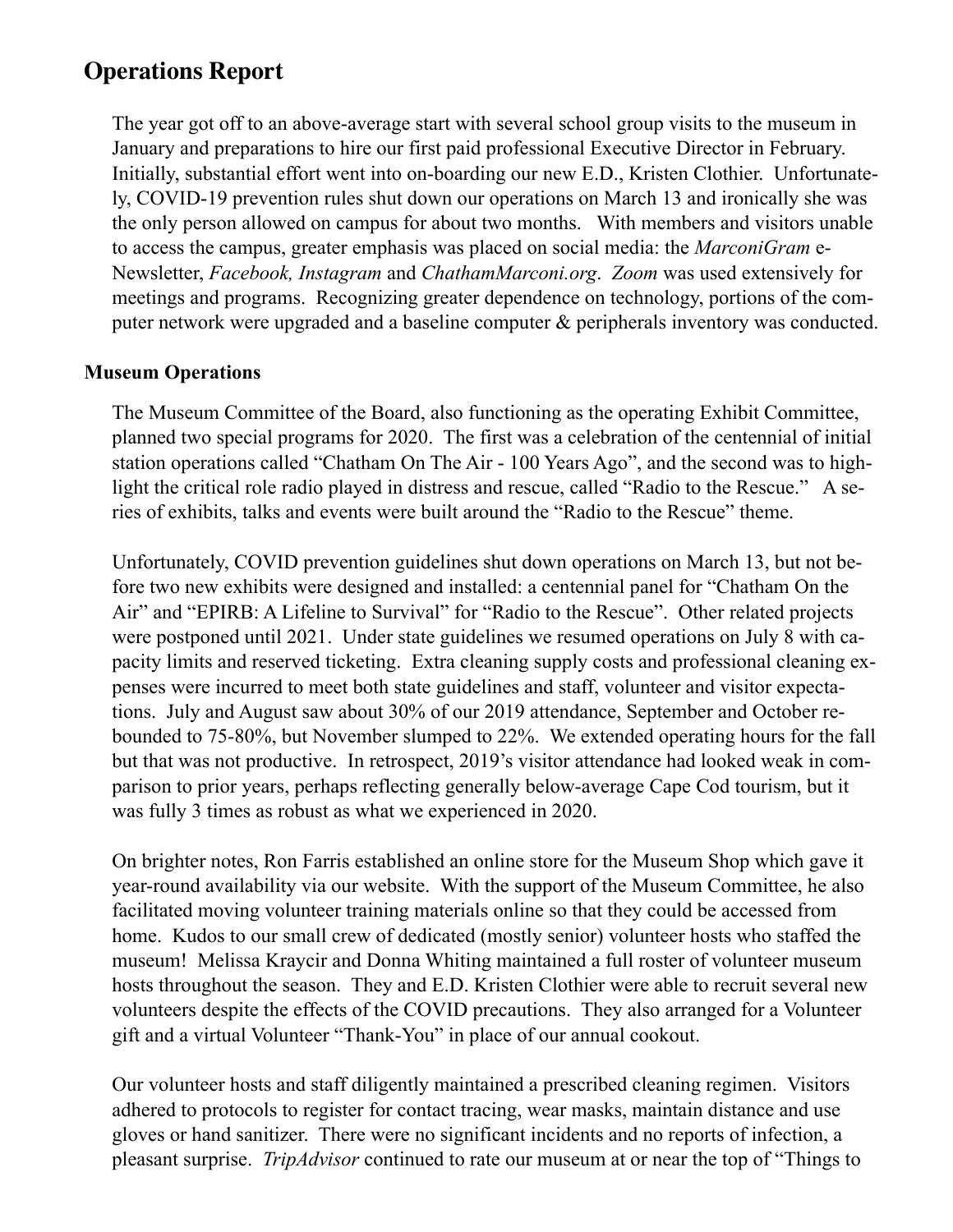Do on Cape Cod." The museum's season ended on Dec. 12. We anticipated resuming operations at a more typical operating tempo beginning in early/mid-April 2021 and returning to unrestricted operations and full capacity by late Summer.

#### **Program Operations**

As before, the speaker series was originally planned for on site programs and in-person events. A COVID-induced pivot to virtual *Zoom* sessions in 2020 was very well received by members. Use and expansion of video technology allowed Chatham Marconi to reach audiences beyond the Lower Cape, as far away as Ireland and the West Coast, with the intent of hosting video recordings online in the future.

We offered three speaker series formats to our members and the general public:

*Ed Fouhy Distinguished Speaker Series* - Planned three significant in-person programs for 2020, and were able to present two of them as virtual *Zoom* events on June 25 (69 viewers) and August 27 (76 viewers).

*Summer Speaker Series* - Presented six weekly *Zoom* programs between July 16 and September 3. Viewership, mostly members, averaged 86.

*First Thursday Speaker Series* - In order to continue member engagement into the off-season, we continued the Summer Speaker Series format on a monthly basis. The three programs in the fall averaged 96 viewers.

In 2020 total ticket orders were 951. *The Cape Cod Chronicle* provided both advance publicity and extensive post-event articles, increasing awareness in the community. The continued success of the weekly/monthly programs induced us to combine and re-brand them as the year-round *Chatham Marconi Speaker Series*.

#### **Outreach**

Collaboration with other museums and organizations continued last year for both program and exhibit content. A strong partnership with the Massachusetts Maritime Academy was developed. Other new partners include the Cape Cod Maritime Museum, The Centers for Culture and History in Orleans, The Coast Guard Heritage Museum, InfoAge Museum in New Jersey and the National Cryptologic Museum in Washington DC.

With the untimely de-funding of the Executive Director position on Dec. 1, those duties were redistributed among various members of the Executive Committee and the Board. The Executive Committee anticipated hiring a paid seasonal operations/museum manager in the spring.

Respectfully Submitted,

*Robert Fishback*

V.P. & Operations/Museum Manager

*Elizabeth McCarte*

V.P. & Programs/Museum Committee Chair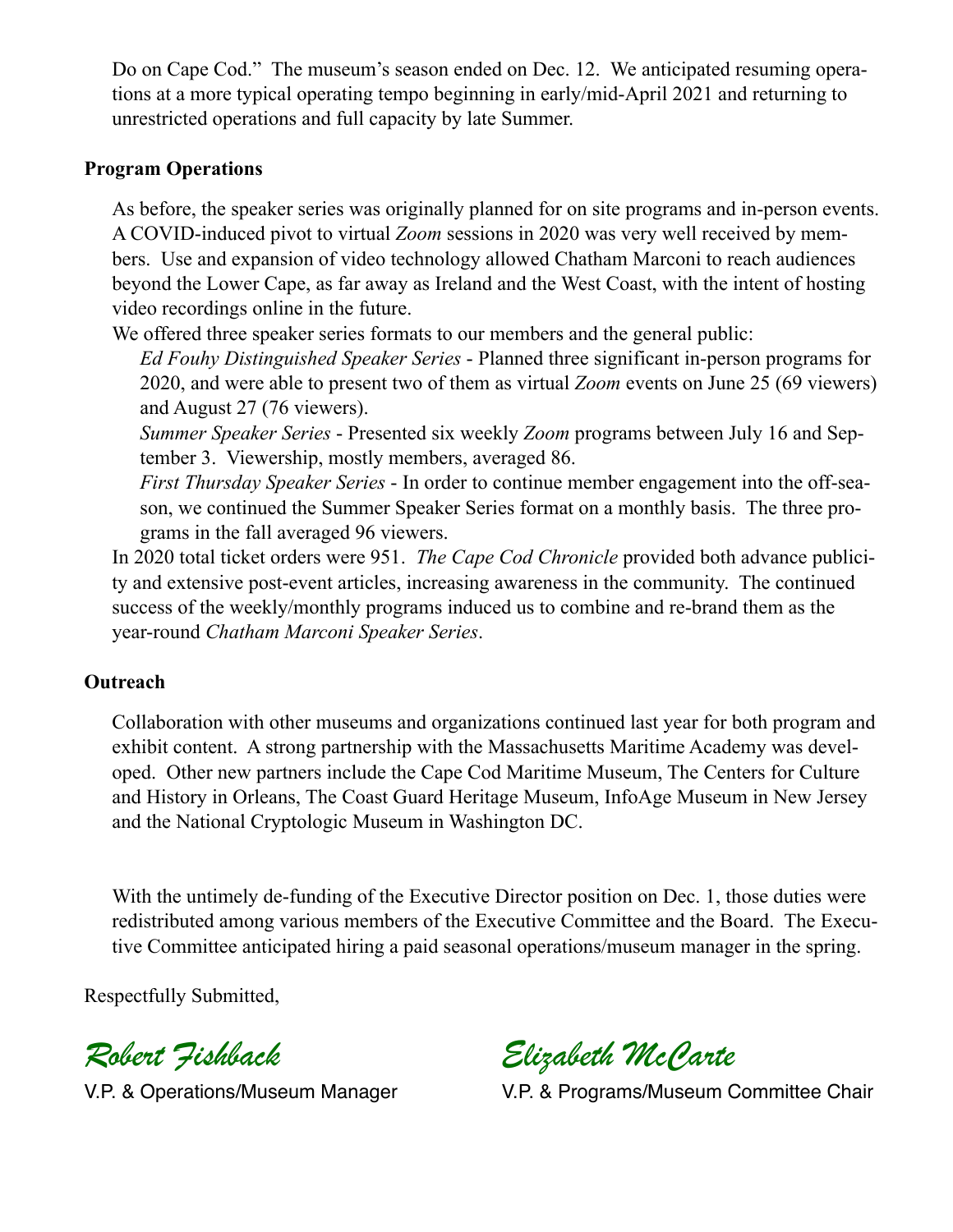## **EDUCATION CENTER REPORT**

#### **Chatham Marconi** *TechSmart*

The goal of Chatham Marconi *TechSmart* is to expand learning opportunities for students on Cape Cod in the fields of Science, Technology, Engineering and Mathematics (STEM). Aligned with the MA Science and Technology/Engineering education standards, the *TechSmart* program is designed to supplement regular classroom instruction with a school-visit communications technology program at both the 4<sup>th</sup> and 6<sup>th</sup> grade levels. A Chatham Marconi Maritime Center educator brings three teaching modules on different topics of communications technology into the classroom. The program also includes a field trip to Chatham Marconi where student's knowledge of communications technology is enhanced through connections made with the history of the maritime radio station and exhibits explaining modern uses of wireless technology.

The Center hired an Executive Director in early 2020 whose responsibilities included developing the 4<sup>th</sup> grade learning modules and teaching those modules to students in many school systems on the Cape. The in-school work had to be stopped in March 2020 with the arrival of COVID-19. Despite restrictions on our ability to work together, progress was made on the content of the lesson modules. Work was halted when we were unable to visit the schools in the fall of 2020.

We plan to restart the TechSmart program in 2021. Our approach will be to hire a part time educator who will be responsible for the content of the program and for teaching the materials to 4<sup>th</sup> and 6<sup>th</sup> grade students in several school systems on the Cape. Phase 1 is expected to extend over 2 years. The timing of Phase 1 is uncertain as this is written in May 2021 since we don't yet know when schools will be able to open up to instructors from outside the school.

*Charles Bartlett*

Education Director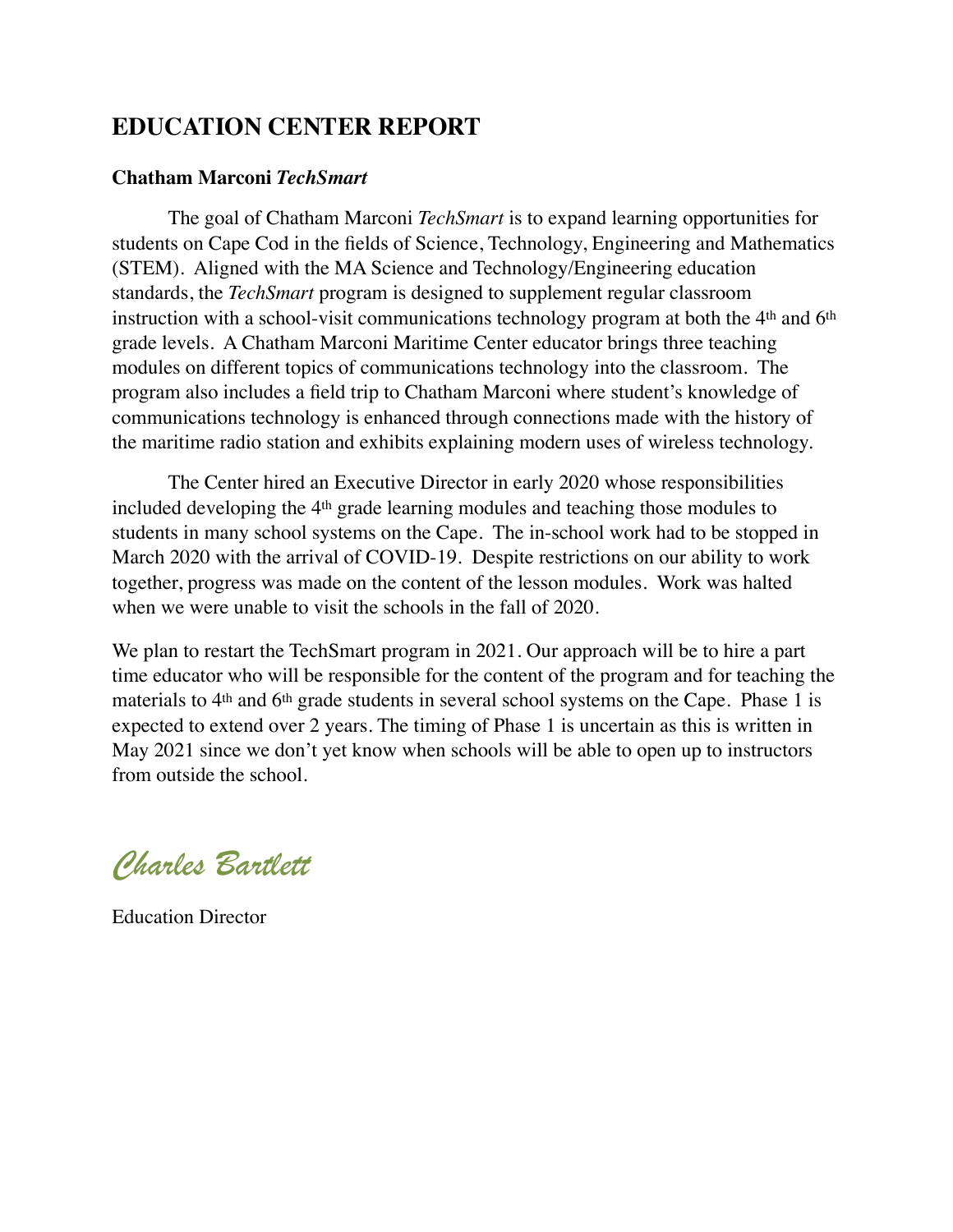## **EDUCATION CENTER REPORT**

#### **Summer STEM 2020**

Each winter, we, along with our summer program teachers, plan out a diverse and engaging 7-week summer program for children who live or vacation on the Cape. This year we were all ready to go with a lineup of in person STEM classes when Covid-19 hit. As spring unfolded and we saw the State's phased in approach to reopening, we knew we would have to do things differently. We decided to offer a series of STEM activities for families, outside on the lawn and socially distanced.

Each week, families registered for a table and our teachers created a hands-on STEM experience for children ages preK to middle school. Our team worked hard to create projects that were accessible to a variety of ages. Parents also engaged in our program as they were helpers for their younger children.

Our summer staff of teachers consisted of Larry Brookhart, Annie Haven, and myself. Larry, a retired teacher from Harwich Elementary school offered an Astronomy class where children learned how to use their bodies as astronomical tools. Families left with a star and planet finder to use to observe the night sky.

Annie Haven, a middle school teacher at the Cape Cod Lighthouse Charter School, kicked off the summer with a project about electromagnets. Children built their own electromagnets and learned about the history of electromagnets and how they are used today. Later in August, Annie led families in a chemistry based candy workshop. Students were introduced to the periodic table and acids and bases, all explained through the exploration of different types of hard and soft candy.

I led two of the summer's activities. One was a morning of building bristle bots, small vibrobots that scurry across a smooth surface. Kids love them and learn how to create a circuit with a battery and a motor. I also led a class where children built two different types of cars. One powered by a rubber band and the other by a balloon. In each workshop, children built a vibrobot or a car and were encouraged to test and modify their builds to improve performance.

Overall, the summer was a big success! Participation grew each week with some families returning every week for more STEM fun.

*Kelly Terrenzi*

Summer STEM Program Director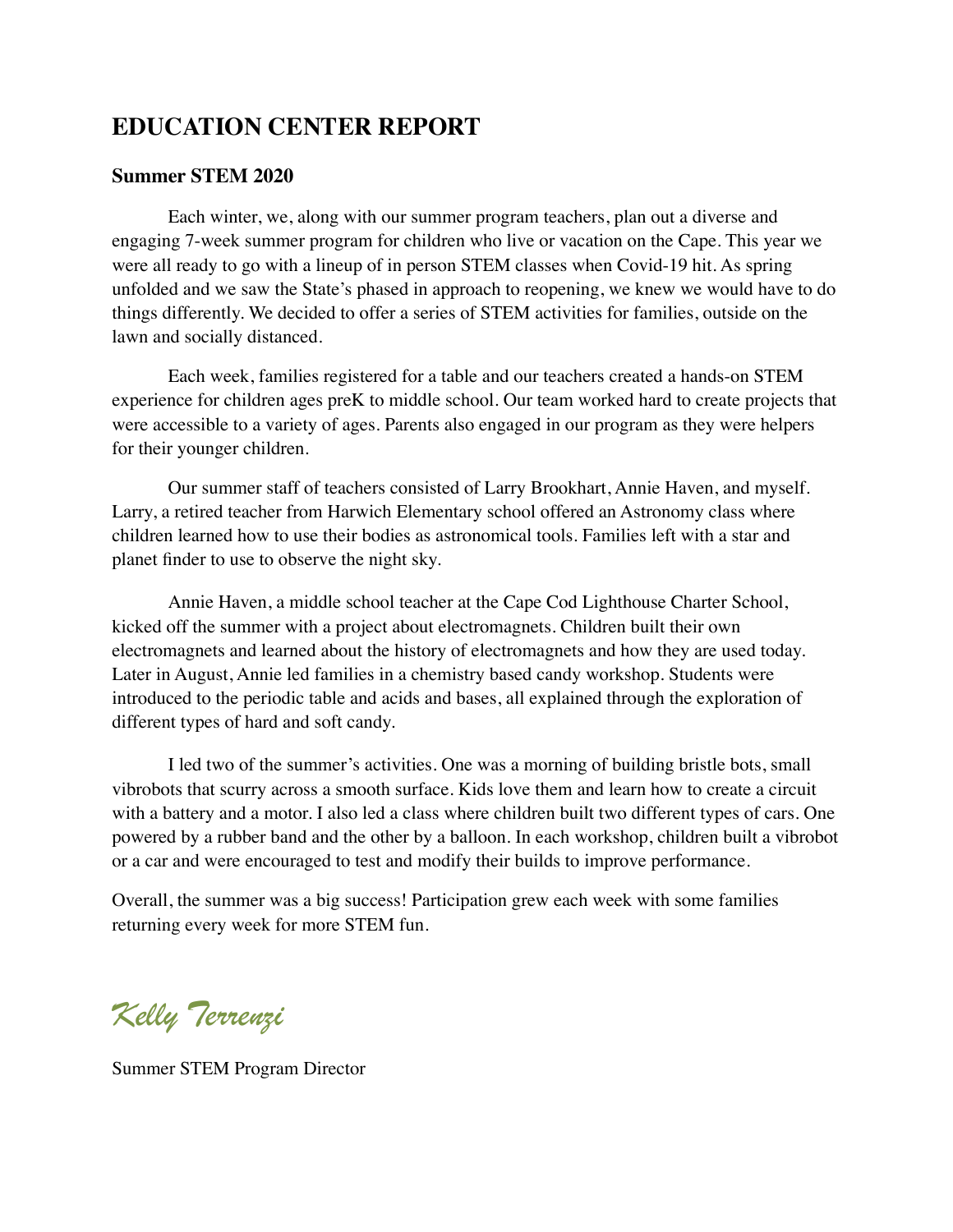The Chatham Marconi Maritime Center survived a very difficult year in 2020, dealing with the pandemic along with so many non-profits and businesses across the Cape. While the Center has a strong financial foundation, the restrictions on museum traffic and in-person events highlighted our dependency on museum attendance and fundraising. We are not able through memberships alone to support our museum and educational exhibits and programs.

However, the Center was able to take advantage of two SBA programs under the CARES Act, which sustained our operations through the year. The Paycheck Protection Program (PPP) provided only \$9,135, but became a grant at year's end. The Center also received an Economic Injury Disaster Loan of \$85,300, which carried 2020 operations and will help make up for some of the anticipated lost revenue in 2021. This loan carries a low interest rate for 20 years, so is sustainable for us, and brought some needed financial stability.

However, an Executive Director, hired just prior to the pandemic lockdowns, was not sustainable for us as restrictions dragged on. We were also unable to provide TechSmart programs or the full Summer STEM classes.

We finally opened in early July, losing 2 months of museum admissions, with much reduced allowable visitor traffic. As a result Admissions were only \$9,639, just 35% of last year's \$27,428. The shop was also down and 54% of the prior year. We were pleased that Membership income at \$60,050 was just slightly under last year and Annual Fund donations continued to be strong. Education Income was just a quarter of the prior year, but some large grants will provide funding into the coming years. Total Income in 2020 was just \$184,251, down almost 8% from 2019.

 Expenses were \$189,381, down \$12,652 from 2019 as we worked hard to keep expenses low. Without the annual Gala our fundraising relied solely on Membership. We greatly miss Pieter Schiller's leadership in this critical area but it continues to get a lot of attention from a rejuvenated Development Committee. The key metric of cash flow was followed closely during the year and with non-cash expenses of \$47,749, we ended the year with a modest cash deficit, which was supported by the SBA funds received. Our Balance Sheet remains about the same as last year with total Assets at just over \$1,000,000 with over \$334,776 in Cash, up significantly from the prior year. The enclosed statements were compiled by our auditors and accurately reflect the financial condition of the Center.

Respectfully submitted,

*David Smith* Respectfully submitted,<br>David Smith<br>Treasurer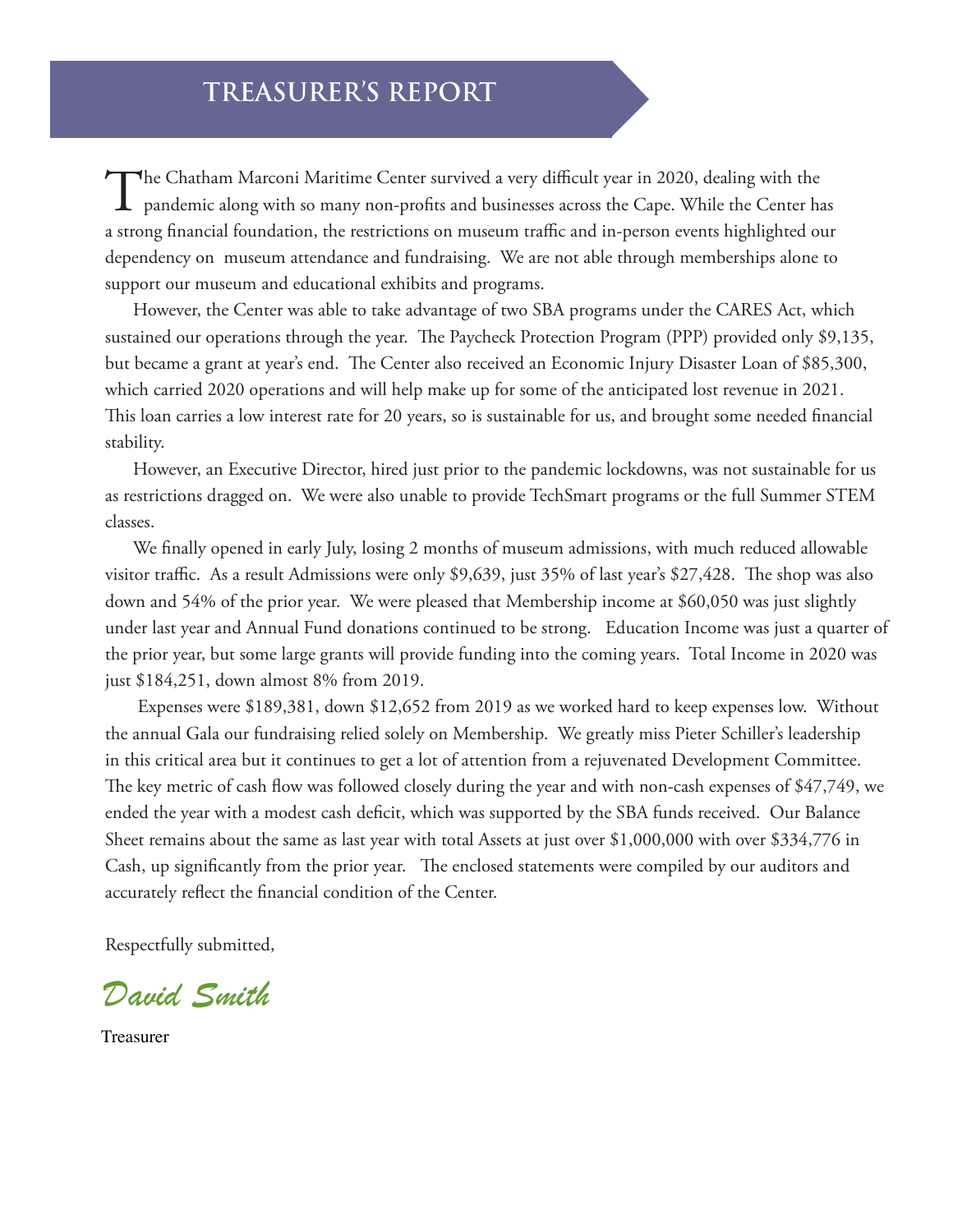#### **Financial Summary for the Year Ended December 31, 2020**

| <b>REVENUE and SUPPORT</b>                                                                                                                                                                                                                                                                                                                    | <b>Unrestricted</b>                                                                                | <b>With Donor</b><br><b>Restrictions</b> | <b>Total</b>                                                                              |
|-----------------------------------------------------------------------------------------------------------------------------------------------------------------------------------------------------------------------------------------------------------------------------------------------------------------------------------------------|----------------------------------------------------------------------------------------------------|------------------------------------------|-------------------------------------------------------------------------------------------|
| <b>Contributions and Grants</b><br><b>Admissions Income</b><br><b>Fundraisers Income</b><br>Membership Income<br>Miscellaneous Income<br>Museum Shop Income<br><b>Summer Camp Education Income</b><br>Forgiveness of Debt - PPP<br>Interest and Dividend Income<br>Net Unrealized Gain on Investment<br>Net Assets Released From Restrictions | 16,715<br>9,639<br>1,964<br>60,050<br>5,056<br>6,039<br>12,290<br>9,135<br>5,469<br>1,394<br>1,256 | 56,500<br>(1,256)                        | 73,215<br>9,639<br>1,964<br>60,050<br>5,056<br>6,039<br>12,290<br>9,135<br>5,469<br>1,394 |
| <b>TOTAL REVENUE and SUPPORT</b>                                                                                                                                                                                                                                                                                                              | 129,007                                                                                            | 55,244                                   | 184,251                                                                                   |
| <b>EXPENSES</b>                                                                                                                                                                                                                                                                                                                               | <b>Unrestricted</b>                                                                                | <b>With Donor</b><br><b>Restrictions</b> | <b>Total</b>                                                                              |
| Program Expenses<br><b>General and Administrative Expenses</b><br>Development and Fundraising                                                                                                                                                                                                                                                 | 150,939<br>36,798<br>1,644                                                                         |                                          |                                                                                           |
| <b>TOTAL EXPENSES</b>                                                                                                                                                                                                                                                                                                                         | 189,381                                                                                            |                                          |                                                                                           |
| <b>Change in Net Assets</b>                                                                                                                                                                                                                                                                                                                   | (60, 374)                                                                                          | 55,244                                   | (5, 130)                                                                                  |
| <b>ASSETS</b><br>Cash and Cash Equivalents<br>Endowment<br><b>Total Current Assets</b><br>Leasehold Costs and Equipment, Net of Depreciation                                                                                                                                                                                                  |                                                                                                    |                                          | 334,776<br>143,131<br>477,907<br>552,995                                                  |
| <b>TOTAL ASSETS</b>                                                                                                                                                                                                                                                                                                                           |                                                                                                    |                                          | 1,030,902                                                                                 |
| Liabilities and Net Assets<br><b>Total Current Liabilities</b><br>Note Payable - SBA<br><b>Operating Funds</b><br><b>Board Restricted Funds</b><br><b>Funds with Donor Restrictions</b>                                                                                                                                                       |                                                                                                    |                                          | 85,300<br>642,377<br>236,977<br>66,244                                                    |

#### **TOTAL LIABILITIES and NET ASSETS** 1,030,902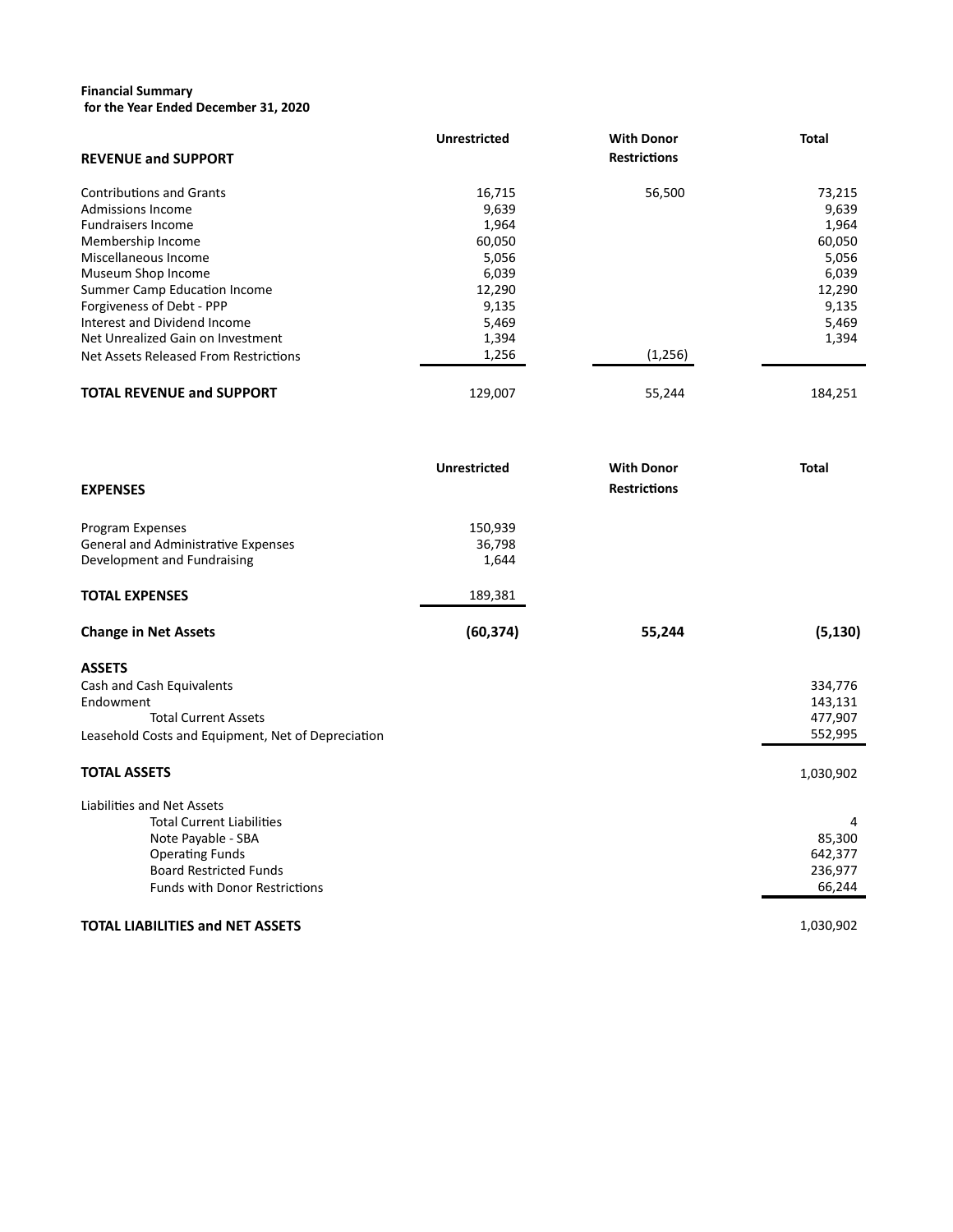#### **MEMBERS**

#### BENEFACTOR

Mr. and Mrs. Charles J. Bartlett Mr. and Mrs. Marshall Bartlett Mr. Lawrence Capodilupo Mrs. Margaret P. Davis Mr. and Mrs. Robert Fishback Mr. Hal Kraus Mr. and Mrs. J. Richard Kraycir Mr. and Mrs. Richard J. Lynch Mr. and Mrs. Neal Miller Mr. and Mrs. Peter P. Paoli Mr. and Mrs. Frederic K. Plumb Mr. and Mrs. John K. Roessner Mr. and Mrs. Peter J. Schiller Dr. & Mrs. William U. Shipley Mr. and Mrs. Gary Toenniessen

#### PATRON

Mr. Michael Caccavale & Ms. Theresa Harriman Chatham Wayside Inn Mrs. Roslyn B. Coleman Mr. and Mrs. James McNulty Mr. and Mrs. D. Read Moffett Mr. and Mrs. David Oppenheim Mr. and Mrs. Seth Rudnick Mr. and Mrs. Robert H. West

#### SUSTAINING

Mr. and Mrs. Kenneth Bazzle Ms. Carla Blanchard Mr.and Mrs. Jack Brennan Mr. and Mrs. Daniel L. Britton Ms. Allison Coleman Mr. and Mrs. John D. Cotnam Ms. Carolyn Cragin Ms. Frances E. Dalmolen Mr. Paul Dluehosh Mr. and Mrs. John V. Doggett Mr. and Mrs. John Eldredge Mr. Ronald Farris Mr. and Mrs. Dozier Gardner Ms. Anne D. Greene Mr. and Mrs. Robert E. Kerwin Mr. and Mrs. Alan Long Ms. Donna G. Lumpkin Mr. and Mrs. Thomas C. Mazzer Ms. Elizabeth J. McCarte Mr. and Mrs. Frederick (Ted) Miller Mr. Robert A. Moss, Jr. Mr. Edwin C. Moxon Mr. Stephen Patzman

Dr. and Mrs. Thomas Philips Mr. Robert G. Raymond Mr. and Mrs. Philip Richardson Mr. and Mrs. Craig Schneeberger Mr. and Mrs. Nick R. Schott Mr. and Mrs. James Sears Mrs. Robert L. Shafter Mr. and Mrs. James T. Sullivan Drs. Michael and Margaret Tompsett Mr. and Mrs. David R. Van Wye Mr. and Mrs. Richard Walters Mr. and Mrs. William D. Ward Mr. and Mrs. John L. Whelan Mr. and Mrs. Edwin K. Whittaker

#### SUPPORTING

Ms. Elizabeth (Betsy) Abreu Mrs. Vi-Mae Arnold Mr.and Mrs.Gerhard M. Baule Mr.and Mrs. James H. Beall, Jr. Mr. and Mrs. John Brigden Mr. and Mrs. E. Michael Brown Ms. Ellen C. Burnham Mr. and Mrs. William P. Bystrom Ms. Linda Cebula and Mr. Robert **MacCready** Mr. and Mrs. Ronald Clark Mr. William Clark Mr. and Mrs. Bernard Cornwell Mr. and Mrs. Richard P. Curcio Mr. Morton Dean and Ms. Mary Miller Mr. and Mrs. John T. Dickson Mrs. Thomas Doe Dr. and Mrs. John Durney Mr. and Mrs. Jeffrey S. Dykens Mr. and Mrs. Richard Evans Mr. and Mrs. Bruce Everett Mr. and Mrs. Hart Fessenden Mr. Gerald Flannelly and Ms. Dorrie King Mrs. Edward Fouhy Mr. Donald Freudenheim Mr. and Mrs. Robert P. Fuller Mr. and Mrs. Bernie Gardner Mr. and Mrs. James S. Gessner Mr. and Mrs. William Goggins, Jr. Mr. and Mrs. Ray Good, III Mr. and Mrs. John B. Gregorian Mr. and Mrs. John L. Griener Mr. and Mrs. Donald J. Gutt Mr. and Mrs. John Harris, Jr. Mr. and Mrs. Stephen Hawes

Mr.and Mrs. William Hill Dr. and Mrs. Steven Hilzenrath Ms. Madonna Hitchcock Ms. Dorothy A. Howell Mr.and Mrs. James Irby Mr. and Mrs. Thomas W. Jeffrey Mr. and Mrs. William E. Jordan Dr. and Mrs. Homayoun Kazemi Mr. and Mrs. John H. Kosian Ms. Carolynn Levy Mr. and Mrs. Peter E. Lacaillade Mr. Robert G. Leiden Mr. and Mrs. Earl Lewis Mrs. Paula W. Lofgren Mrs. Betty B. Magnusson Mr. and Mrs. Joseph May Mr. and Mrs. William J. McClellan Mr. and Mrs. Alan McClennen Ms. Eliza McClennen and Mr. Herbert C. Heidt Ms. Regina McDowell Mr. David L. Mead, Jr. Mr. and Mrs. Robert Michaels Mr. Joshua A. Nickerson, Jr. Mr. and Mrs. Ron Parker Mr. and Mrs. Brian J. Penney Mr. Daniel A. Perpall Mr. Neil Perry Ms. Virginia P. Plexico Ms. Katherine Prior Mr. and Mrs. James Pulsifer Mr. and Mrs. Frederick L. Rhodes Mr. and Mrs. Robert Riddell Dr. Justin C. Rivers Mr. and Mrs. Gilbert M. Roddy, Jr. Mr. Robert Rood and Ms. Elizabeth Desjardins Mr. and Mrs. John Rude Mr. and Mrs. Robert S. Ryder Mr. and Mrs. James Sapienza Mr. and Mrs. John Sargent Mr. and Mrs. Robert A. Schaller Mrs. Herbert A. Schurmann Mr. and Mrs. Ira Seldin Ms. Marie Sestile Mr. and Mrs. Ralph Siebert Mr. and Mrs. Richard T. Simpson Mr. David and Reverend Gail Smith Ms. Sarah C. Stratman Mr. and Mrs. Jay Tichenor Mr. and Mrs. William E. Treene Ms. Rosamond B. Vaule Ms. Maureen W. Vokey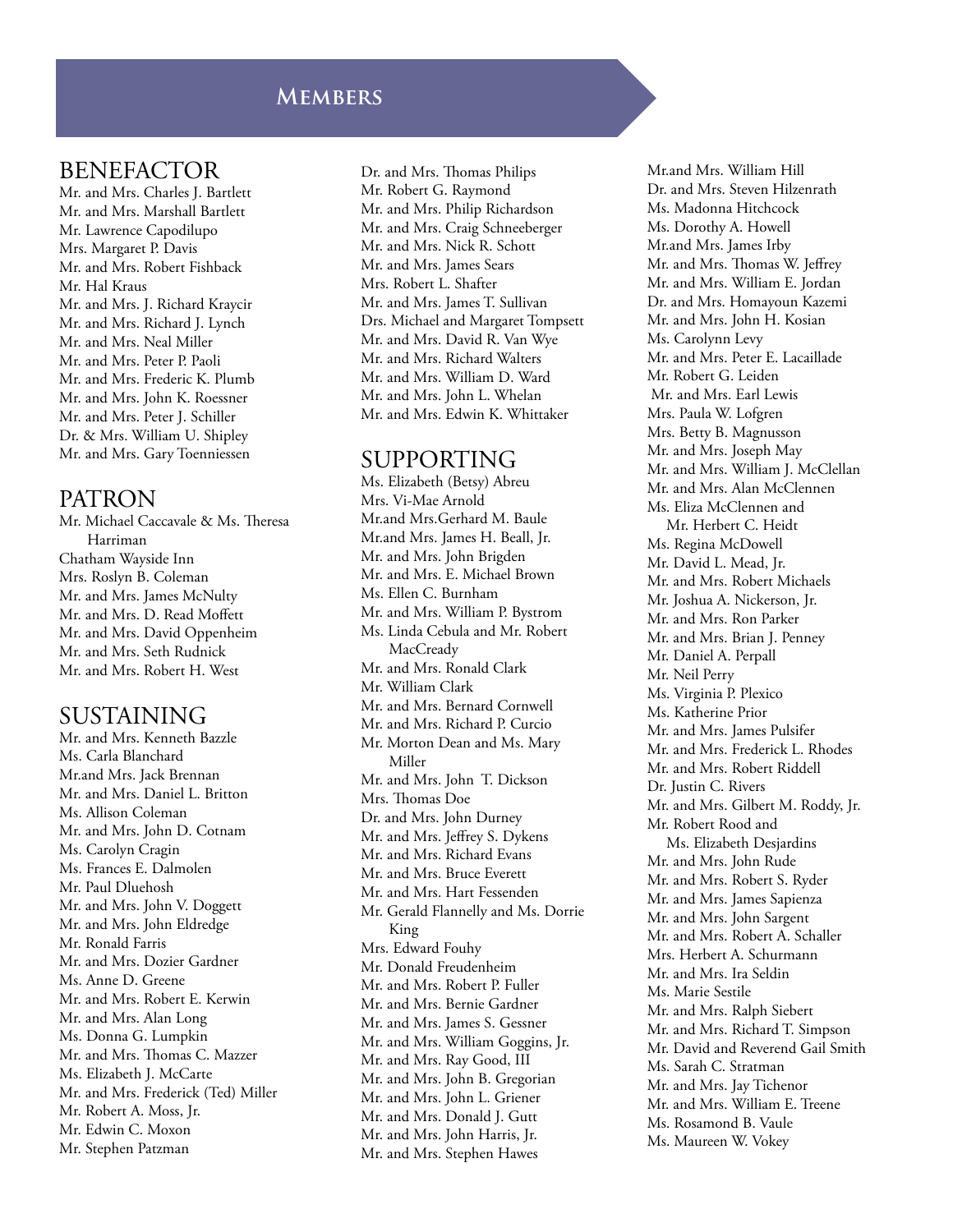#### **Members**

Mr. and Mrs. Joseph Weisse Mr. and Mrs. E.B. Wilson Mr. and Mrs. Bruce Wood Mr. Andrew Young Mr. and Mrs. Joseph Zahka

#### FULL

Dr. and Mrs. Bernard G. Auge Ms. Carolyn L. Austin Mr. and Mrs. W. Douglas Barnum Ms. Dorothy Bassett Mr. and Mrs. Herbert E. Bassett, Jr. Mr. and Mrs. James Bast Mr. Richard W. Baumann Mr. and Mrs. Thomas Breen, Jr. Mr. and Mrs. William Bristol Mr. and Mrs. David Bromley Ms. Marilyn M. Bruneau Mrs. Benjamin Burley Mr. and Mrs. Raymond J. Caefer Mr. and Mrs. John H. Chamberlain Mr. and Mrs. George W. Chane Ms. Marti Christophe Mr. and Mrs. John Clothier Mr. and Mrs. Peter Cocolis Mr. and Mrs. Richard Connors Ms. Edee G. Crowell Mr. Evan Cushing Mr. and Mrs. David Dregalla Mr. Robert L. Duval Mr. and Mrs. Anthony Fischer Gallery Antonia LLC Mr. and Mrs. Michael H. Gibbemeyer Mr. Eric Gleissner and Mr. Robert W. Mohn Mr. Frank Gollop Mr. Russell V. Hanson Mr. and Mrs. Eric Hartell, Jr. Mr. William M. Hayes Mr. Marc Hebert Ms. Linda H. Hennigan Mr. and Mrs. Henry L. Herbst Mr. and Mrs. Robert Hessler Mr. and Mrs. Rob Hilliard Mrs. Graham Hunt Mr. and Mrs. John Hutchinson Mr. Thomas Inglin and Ms. Michelle Mellea Mr. Roland W. Kelley Ms. Maureen Langille Mr. and Mrs. Allen H. Levesque Mr. and Mrs. Kevin P. Lipper Mrs. Virginia E. Lorraine Mr. Herbert C. Heidt and Ms. Eliza McClennen

Ms. Kimberly M. McNamara Mr. and Mrs. Peter McNulty Mr. Daniel McPhee Mr. and Mrs. Ronald Medykiewicz Mr. and Mrs. Frank Messina Mrs. Richard Miller Mr. and Mrs. Richard Morgano Mr. and Mrs. Frank Nejdl Ms. Virginia T. Nickerson Mr. and Mrs. Harry Ogasian Mr. George Olmsted Mr. and Mrs. Peter O'Neill Mr. and Mrs. Norman Pacun Mr. and Mrs. James Palman Ms. Phyllis N. Power Mr. Christopher Querze Mr. and Mrs. Thomas H. Quill, Jr. Mr. and Mrs. John Rude Mr. Michael Sampson and Ms. Randi Moberg Mr. and Mrs. Edward Scheld Mr. Thomas Scott and Ms. Kadi Kiiss Mr. and Mrs. Peter Shelly Mr. and Mrs. Lee Smith Mr. and Mrs. Brian Souza Ms. Joyce T. Sterling Mr. and Mrs. Richard Swierczek Mr. David Tessitore K1DT Ms. Judith L. Thomas Mr. and Mrs. David Titelbaum Mr. and Mrs. Robert L. Venanzi Dr. and Mrs. Allen Ward Captain Edward Webster, USN (Ret.) Mr. and Mrs. Philip A. Whitehouse Mr. and Mrs. Kenneth E. Whiting Mr. and Mrs. Michael E. Woehler Ms. Alethea Yates Dr. Robert Zaremba and Ms. Danielle Jeanloz Mr. Donald Ziegler and Ms. Janet Atherton

#### PERSONAL

Ms. Rebecca Arnold Mr. Eoghan Bacon Mr. Paul Bergquist Ms. Carol Blair Mr. Frank Bomba Mr. Thomas Breen Mr. William C. Burlin Mr. David Colglazier Mr. Stephen Conroy Mr. Ralph Cuomo Mr. Harry Cutts

Ms. Betsie Czeschin Mr. Francis Donovan Mr. Jack Drankoff Mr. Richard Dworsky Mr. Arthur Feller Ms. Susan A. Fishback Ms. Eunice P. Geist Mr. Giovanni Aurilio Mr. Glenn Greenough Mr. Stephen Grizey Mr. Daniel L. Haff Mr. John E. Hausner Mr. Richard Hosmer Mrs. Susan Kehler Mrs. Judith Kent Ms. Joyce Kohout Mr. Francis J. Knott Mr. Julius S. Lempner Mr. Warren Leonard Ms. Marion Lippis Ms. Fiona Lowry Mr. Peter Markou Mr. Lewis H. Masso Mr. Howard Mintz Mr. David Molinaro Robert T. Montbach, DMD Ms. Mae R. Morrison Ms. Margaret C. Nicholson Mr. Robert O'Connor Mrs. Nancy A. Petrus Mr. Mark P. Petruzi Ms. Harriet A. Prout Mr. David J. Ring, Jr. Mr. James R. Roberts Mr. Robert Rood Mr. James Russo Mr. Richard G. Ryder Ms. Sandra Sayre Mr. Andrew D. Schmidt Mrs. Carolyn Seefer Mrs. Dianne K. Semsel Mr. J. Sargent Slicer Ms. Jennifer Smith Mr. Robert Starkweather Mr. Richard Sughrue Mr. John F. Sweeney Mr.Abraham Walters Ms. Marie Williams Ms. Margery R. Witherell Mr. George G. Wood Mr. James F. Young Mr. James W. Youngberg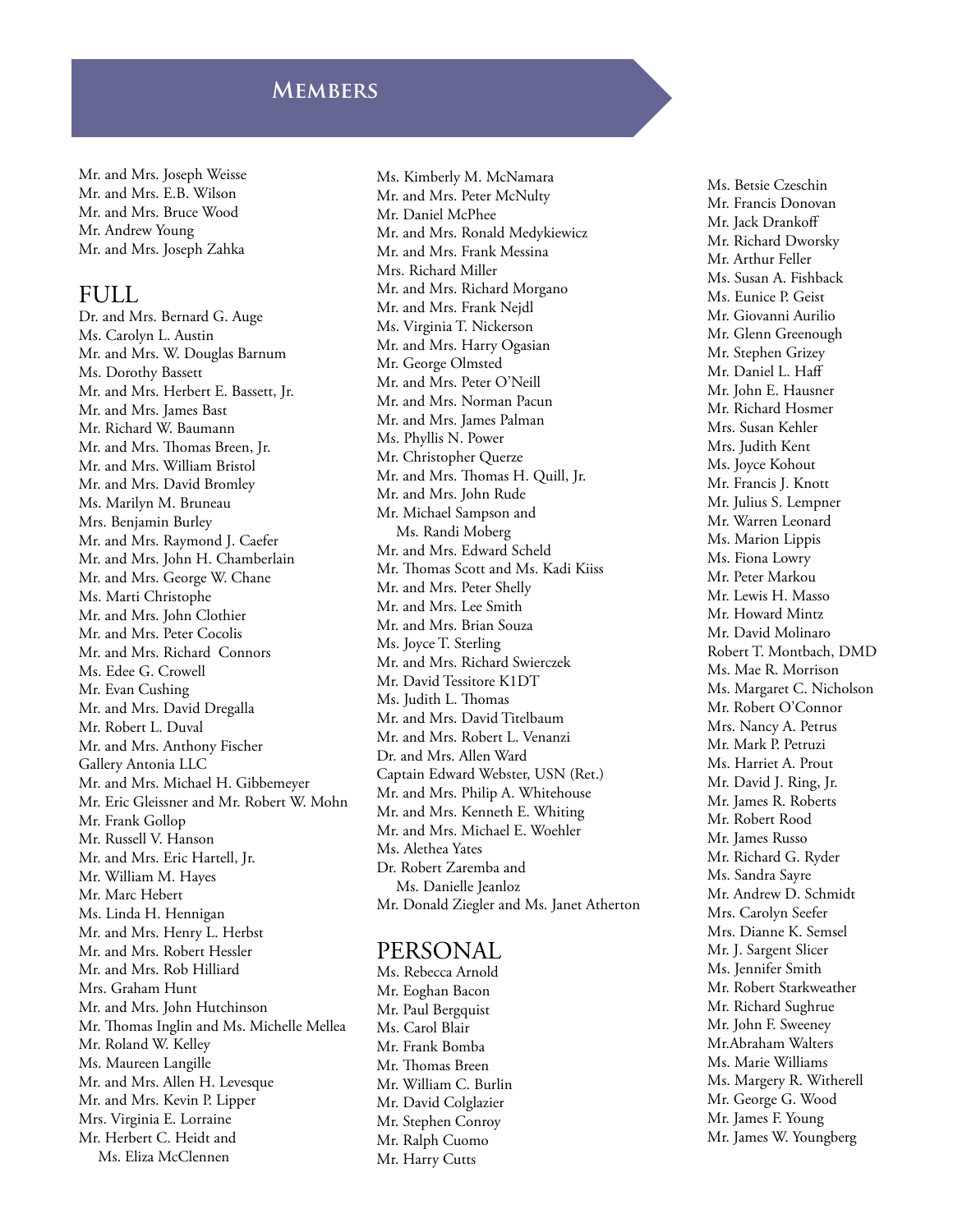### **DONORS**

Ms. Kimberly Amsden Mr. & Mrs. James Bast Mr. and Mrs. John Brigden Mr. and Mrs. E. Michael Brown Mr. Michael Caccavale and Ms. Theresa Harriman Mr. and Mrs. Jay Cashman Mr. and Mrs. Wing G. Chung Mr. and Mrs. John Clothier Ms. Allison Coleman Mr. Jack Collins Mr. & Mrs. John D. Cotnam Ms. Edee G. Crowell Mr. Harry Cutts Mrs. Margaret P. Davis Mr. & Mrs. David A. Devine Mrs. Thomas Doe Dr. and Mrs. John Durney Mr. & Mrs. John Eldredge Mr. and Mrs. Bruce Everett Ms. Beverly K. Firnhaber TRTEE Mr. & Mrs. Robert Fishback Mr. Donald Freudenheim Mr. and Mrs. Bernie Gardner Mr. and Mrs. John Hutchinson

Dr. Thomas Inglin & Ms. Michelle Mellea Mr. Hal Kraus Mr. & Mrs. J. Richard Kraycir Mr. and Mrs. Earl Lewis Ms. Donna G. Lumpkin Ms. Ruth Lund Mrs. Betty B. Magnusson Mr. & Mrs. D. Read Moffett Mr. Robert O'Connor Mr. Michael Page - Great Island Software Mr. Harris R. Pitnof Mr. Robert G. Raymond Mr. Robert Rood Mr. & Mrs. Otis T. Russell Mr. & Mrs. Robert Ryder Mrs. Pieter J. Schiller Mr. and Mrs. Nick R. Schott Mr. and Mrs. Richard Swierczek Ms. Patricia A. Talin Mr. & Mrs. Gary Toenniessen Mr. & Mrs. Joseph Weisse Noel Starke White and Ms. Catherine Mertz Mr. & Mrs. Edwin K. Whittaker